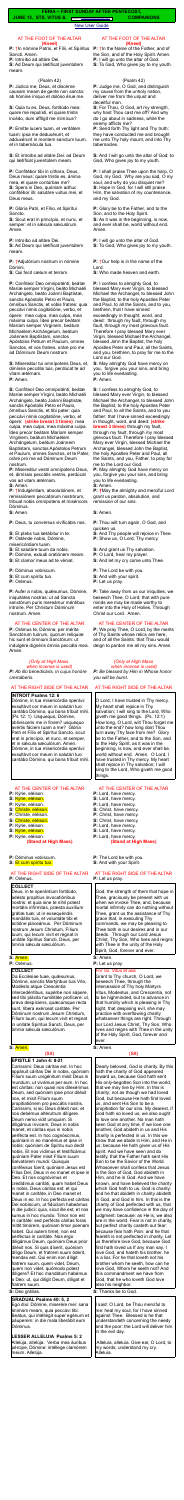## AT THE CENTER OF THE ALTAR *(Only at High Mass when incense is used)*

*P: Ab illo benedicáris, in cujus honóre cremáberis.*

**P:** Munda cor meum ac lábia mea, omnípotens Deus, qui lábia Isaíæ Prophétæ cálculo mundásti igníto: ita me tua grata miseratióne dignáre mundáre, ut sanctum Evangélium tuum digne váleam nuntiáre. Per Christum Dóminum nostrum. Amen. **P:** Jube, Dómine, benedícere. Dóminus sit in corde meo, et in lábiis meis: ut digne et competénter annúntiem Evangélium suum. Amen.

#### AT THE LEFT SIDE OF THE ALTAR **(Stand)**

**P:** Dóminus vobíscum. **S:** Et cum spíritu tuo. **P:** Seqúentia sancti Evangélii secúndum Lucam. **S:** Glória tibi, Dómine.

### **GOSPEL Luke 6: 36-42**

In illo témpore: Dixit Jesus discípulis suis: Estóte misericórdes, sicut et Pater vester miséricors est. Nolíte judicáre, et non judicabímini: nolíte condemnáre, et non condemnabímini. Dimíttite, et dimittémini. Date, et dábitur vobis: mensúram bonam et confértam et coagitátam et supereffluéntem dabunt in sinum vestrum. Eadem quippe mensúra, qua mensi fuéritis, remetiétur vobis. Dicébat autem illis et similitúdinem: Numquid potest cæcus cæcum dúcere? nonne ambo in fóveam cadunt? Non est discípulus super magistrum: perféctus autem omnis erit, si sit sicut magister ejus. Quid autem vides festúcam in óculo fratris tui, trabem autem, quæ in óculo tuo est, non consíderas? Aut quómodo potes dícere fratri tuo: Frater, sine, ejíciam festúcam de óculo tuo: ipse in oculo tuo trabem non videns? Hypócrita, ejice primum trabem de oculo tuo: et tunc perspícies, ut edúcas festúcam de óculo fratris tui.

**S:** Laus tibi, Christe. **P:** Per evangélica dicta deleántur nostra delícta.

## AT THE CENTER OF THE ALTAR

**P:** Dóminus vobíscum.

- **S:** Et cum spíritu tuo.
- **P:** Orémus.

# **(Sit)**

**OFFERTORY Psalms 5: 3-4** Inténde voci oratiónis meæ, Rex meus et Deus meus: quóniam ad te orábo, Dómine.

**P:** Súscipe, sancte Pater, omnípotens ætérne Deus, hanc immaculátam hóstiam, quam ego indígnus fámulus tuus óffero tibi, Deo meo vivo et vero, pro innumerabílibus peccátis, et offensiónibus, et negligéntiis meis, et pro ómnibus circumstántibus, sed et pro ómnibus fidélibus christiánis vivis atque defúnctis: ut mihi, et illis profíciat ad salútem in vitam ætérnam. Amen.

## AT THE RIGHT SIDE OF THE ALTAR

**P:** Deus, qui humánæ substántiæ dignitátem mirabíliter condidísti, et mirabílius reformásti: da nobis per hujus aquæ et vini mystérium, ejus divinitátis esse consórtes, qui humanitátis nostræ fíeri dignátus est párticeps, Jesus Christus Fílius tuus Dóminus noster: Qui tecum vivit et regnat in unitáte Spíritus Sancti, Deus: per ómnia sǽcula sæculórum. Amen.

## AT THE CENTER OF THE ALTAR

**P:** Offérimus tibi, Dómine, cálicem salutáris tuam deprecántes cleméntiam: ut in conspéctu divínæ majestátis tuæ, pro nostra, et totíus mundi salúte cum odóre suavitátis ascéndat. Amen. In spíritu humilitátis, et in ánimo contríto suscipiámur a te, Dómine, et sic fiat sacrifícium nostrum in conspéctu tuo hódie, ut pláceat tibi, Dómine Deus. Veni, sanctificátor omnípotens ætérne Deus: et bénedic hoc sacrifícium, tuo sancto nómini præparátum.

*(aloud, to conclude the Secret Prayer)* P: ...per ómnia sæcula sæculórum.

#### *(Only at High Mass when incense is used)*

*P: Per intercessiónem beáti Michǽlis Archángeli, stantis a dextris altáris incénsi, et ómnium electórum suórum, incénsum istud dignétur Dóminus benedícere, et in odórem suavitátis accípere. Per Christum Dóminum nostrum. Amen.*

**P:** Sanctus *a*, Sanctus *a*, Sanctus *a*, Dóminus Deus Sábaoth. Pleni sunt cæli et terra glória tua. Hosánna in excélsis. †Benedíctus qui venit in nómine Dómini. Hosánna in excélsis.

*P: Incénsum istud a te benedíctum, ascéndat ad te, Dómine, et descéndat super nos misericórdia tua. P: Dirigátur, Dómine, orátio mea, sicut incénsum, in conspéctu tuo: elev*á*tio m*á*nuum me*á*rum sacrifícium vespertínum. Pone, Dómine, custódiam ori meo, et óstium circumstántiæ l*á*biis meis: ut non declínet cor meum in verba malítiæ, ad excusándas excusatiónes in peccátis. P: Accéndat in nobis Dóminus ignem sui amóris, et flamma ætérnæ caritátis. Amen.*

# AT THE RIGHT SIDE OF THE ALTAR

**P:** Lavábo inter innocéntes manus meas: et circumdábo altáre tuum, Dómine: Ut áudiam vocem laudis, et enárrem univérsa mirabília tua. Dómine, diléxi decórem domus tuæ, et locum habitatiónis glóriæ tuæ. Ne perdas cum ímpiis, Deus, ánimam meam, et cum viris sánguinum vitam meam: In quorum mánibus iniquitátes sunt: déxtera eórum repléta est munéribus. Ego autem in innocéntia mea ingréssus sum: rédime me, et miserére mei. Pes meus stetit in dirécto: in ecclésiis benedícam te, Dómine. Glória Patri, et Filio, et Spirítui Sancto. Sicut erat in princípio, et nunc, et semper: et in sécula sæculórum. Amen.

## AT THE CENTER OF THE ALTAR

**P:** Súscipe, sancta Trínitas, hanc oblatiónem, quam tibi offérimus ob memóriam passiónis, resurrectiónis, et ascensiónis Jesu Christi Dómini nostri: et in honórem beátæ Maríæ semper Vírginis, et beáti Joánnis Baptístæ, et sanctórum Apostolórum Petri et Pauli, et istórum, et ómnium Sanctórum: ut illis profíciat ad honórem, nobis autem ad salútem: et illi pro nobis intercédere dignéntur in cælis, quorum memóriam ágimus in terris. Per eúndem Christum Dóminum nostrum. Amen.

**P:** Receive, O Holy Father, almighty and eternal God, this spotless host, which I, Thine unworthy servant, offer unto Thee, my living and true God, for my innumerable sins, offenses, and negligences, and for all here present; and also for all faithful Christians both living and dead, that it may profit me and them for salvation unto life everlasting. Amen.

**P:** Oráte fratres: ut meum ac vestrum sacrifícium acceptábile fiat apud Deum Patrem omnipoténtem.

**S:** Suscípiat Dóminus sacrifícium de mánibus tuis ad laudem, et glóriam nóminis sui, ad utilitátem quoque nostram, totiúsque Ecclésiæ suæ sanctæ. **P:** Amen.

# **SECRET** *(silently)*

Hóstias nostras, quésumus, Dómine, tibi dicátas placátus assúme; et, ad perpétuum nobis tríbue proveníre subsídium. Per Dóminum nostrum Jesum Christum, Fílium tuum, qui tecum vivit et regnat in unitáte Spíritus Sancti, Deus, per ómnia sæcula sæculórum.

### **SECRET** *(silently)*

Sicut glóriam divínæ poténtiæ múnera pro Sanctis obláta testántur: sic nobis efféctum, Dómine, tuæ salvatiónis impéndant. Per Dóminum nostrum Jesum Christum, Fílium tuum, qui tecum vivit et regnat in unitáte Spíritus Sancti, Deus,

## **(Stand at High Mass)**

- **S:** Amen.
- **P:** Dóminus vobíscum.
- **S:** Et cum spíritu tuo.
- **P:** Sursum corda.
- **S:** Habémus ad Dóminum.
- **P:** Grátias agámus Dómino Deo nostro.

## **S:** Dignum et justum est.

## **COMMON PREFACE**

Vere dignum et justum est, æquum et salutáre, nos tibi semper, et ubíque grátias ágere: Dómine sancte, Pater omnípotens, ætérnæ Deus: per Christum Dóminum nostrum. Per quem majestátem tuam laudant Ángeli, adórant Dominatiónes, tremunt Potestátes. Cæli cælorúmque Virtútes, ac beáta Séraphim, sócia exsultatióne concélebrant. Cum quibus et nostras voces, ut admítti júbeas deprecámur, súpplici confessióne dicéntes:

**P:** Pray brethren, that my sacrifice and yours may be acceptable to God the Father almighty.

#### **(Kneel)**

# **THE ROMAN CANON**

*(silently)*

**P:** Te ígitur, clementíssime Pater, per Jesum Christum Fílium tuum, Dóminum nostrum, súpplices rogámus, ac pétimus uti accépta hábeas, et benedícas, hæc dona, hæc múnera, hæc sancta sacrifícia illibáta, in primis, quæ tibi offérimus pro Ecclésia tua sancta cathólica: quam pacificáre, custodíre, adunáre, et régere dignéris toto orbe terrárum: una cum fámulo tuo Papa nostro **N.**, et Antístite nostro **N.,** et ómnibus orthodóxis, atque cathólicæ et apostólicæ fidei cultóribus.

**P:** Meménto, Dómine, famulórum, famularúmque tuárum **N.**, et **N.**, et ómnium circumstántium, quorum tibi fides cógnita est, et nota devótio, pro quibus tibi offérimus: vel qui tibi ófferunt hoc sacrifícium laudis, pro se, suísque ómnibus: pro redemptióne animárum suárum, pro spe salútis et incolumitátis suæ: tibíque reddunt vota sua ætérno Deo, vivo et vero.

### AT THE CENTER OF THE ALTAR *(Only at High Mass when incense is used)*

*P: Be blessed by Him in Whose honor you will be burnt.*

**P:** Cleanse my heart and my lips, O almighty God, Who cleansed the lips of the Prophet Isaiah with a burning coal. In Thy gracious mercy, deign so to purify me, that I may worthily proclaim Thy holy Gospel. Through Christ our Lord. Amen.

**P:** Pray, Lord, a blessing. The Lord be in my heart and on my lips that I may worthily and fittingly proclaim His Gospel. Amen.

### AT THE LEFT SIDE OF THE ALTAR **(Stand)**

**P:** The Lord be with you. **S:** And with your spirit. **P:** The continuation of the holy Gospel according to Luke. **S:** Glory to Thee, O Lord.

At that time Jesus said to His disciples: Be ye merciful, as your Father also is merciful. Judge not, and you shall not be judged. Condemn not, and you shalt not be condemned. Forgive, and you shall be forgiven. Give, and it shall be given unto you: good measure, and pressed down, and shaken together, and running over, shall they give into your bosom. For with the same measure that you mete withal, it shall be measured to you again. And He spoke also to them a similtude: can the blind lead the blind? do they not both fall into the ditch? The disciple is not above his master: but every one shall be perfect if he be as his master. and why seest thou the mote in thy brother's eye: but the beam that is in thine own eye thou considerest not? Thou hypocrite, cast out first the beam out of thine own eye: and then thou shalt see clearly to pull out the mote from thy brother's eye.

**S:** Praise to Thee, O Christ. **P:** May our offenses be erased by the words of the Gospel.

## AT THE CENTER OF THE ALTAR

**P:** The Lord be with you.

- **S:** And with your spirit. **P:** Let us pray.
	-

### **(Sit)**

Harken to the voice of my prayer, O my king and my God: for to Thee will I pray, O Lord.

# AT THE RIGHT SIDE OF THE ALTAR

**P:** O God, Who wonderfully formed the dignity of human nature, and more wonderfully restored it, grant us through the mystery of this water and wine, to be made participants of His divinity, Who condescended to become a partaker of our humanity, Jesus Christ, Thy Son, our Lord, Who with Thee, lives and reigns in the unity of the Holy Spirit, God, forever and ever. Amen.

# AT THE CENTER OF THE ALTAR

**P:** We offer Thee, O Lord, the chalice of salvation, pleading Thy clemency, that it may ascend in the sight of Thy divine majesty, with a sweet fragrance, for our salvation and for that of the whole world. Amen. In a humble spirit and a contrite heart may we be received by Thee, O Lord, and let our sacrifice be so made in Thy sight this day that it may please Thee, O Lord God. Come, O sanctifier, almighty and eternal God, and bless this sacrifice prepared for Thy holy name.

## *(Only at High Mass when incense is used)*

*P: By the intercession of blessed Michael the Archangel, who stands at the right hand of the altar of incense, and of all His elect, may the Lord deign to bless this incense, and to receive it as a sweet fragrance, through Christ our Lord.*

*P: May this incense, blessed by Thee, ascend to Thee, O Lord, and may Thy mercy descend upon us.*

*P: Let my prayer be directed, O Lord, as incense in Thy sight, the lifting up of my hands as an evening sacrifice. Set a watch, O Lord, before my mouth: and a door round about my lips: that my heart may not incline to evil words: to make excuses in sins.*

*P: May the Lord enkindle in us the fire of His love and the flame of everlasting charity. Amen.*

## AT THE RIGHT SIDE OF THE ALTAR

**P:** I will wash my hands among the innocent, and I will compass Thine altar, O Lord, that I may hear the voice of praise: and tell of all Thy wondrous deeds. I have loved, O Lord, the beauty of Thy house and the place where Thy glory dwelleth. Destroy not my soul, O God, with the wicked, nor my life with men of blood. In whose hands are iniquities, their right hand is full with gifts. But I have walked in my innocence: redeem me, and have mercy on me. My foot has stood on the right path; in the churches I will bless Thee, O Lord. Glory be to the Father, and to the Son, and to the Holy Spirit. As it was in the beginning, is now, and ever shall be, world without end. Amen. AT THE CENTER OF THE ALTAR **P:** Receive, O holy Trinity, this oblation which we offer to Thee in remembrance of the Passion, Resurrection, and Ascension of Our Lord Jesus Christ, and in honor of blessed Mary, ever Virgin, blessed John the Baptist, the holy Apostles Peter and Paul, and of these and of all the Saints; that it may avail unto their honor and our salvation, and may they deign to intercede in heaven for us who honor their memory here on earth. Through the same Christ, our Lord. Amen.

**S:** May the Lord receive the sacrifice from your hands, to the praise and glory of His name, to our benefit, and that of all His holy Church.

**P:** Amen.

We beseech Thee, O Lord, graciously receive our offerings devoted to Thee, and grant that they may profit us for perpetual help. Through our Lord Jesus Christ, Thy Son, Who lives and reigns with Thee in the unity of the Holy Spirit, God, forever and ever.

### *For Ss. Vitus et alia*

As the gifts, we offer in honor of thy Saints, O Lord, bear witness to the glory of thy divine power; so may they win for us the benefits of thy salvation. Through our Lord Jesus Christ, Thy Son, Who lives and reigns with Thee in the unity of the Holy Spirit, God,

## **P:** ...forever and ever. **(Stand at High Mass)**

- **S:** Amen.
- **P:** The Lord be with you.
- **S:** And with your spirit.
- **P:** Lift up your hearts.
- **S:** We have lifted them up to the Lord.
- **P:** Let us give thanks to the Lord our God.
- **S:** It is fitting and just.

It is truly fitting and just, proper and beneficial, that we should always and everywhere, give thanks unto Thee, holy Lord, Father almighty, everlasting God, through Christ our Lord. Through whom the Angels praise Thy majesty, the Dominations adore, the Powers tremble: the heavens and the hosts of heaven, and the blessed Seraphim, together celebrate in exultation. With whom, we pray Thee, command that our voices of supplication also be admitted in confessing Thee saying:

#### **(Kneel)**

**P:** Holy, holy, holy, Lord God of Hosts! Heaven and earth are filled with Thy glory. Hosanna in the highest! †Blessed is He Who comes in the name of the Lord. Hosanna in the highest!

#### **THE ROMAN CANON**

**P:** Therefore, most merciful Father, we humbly pray and entreat Thee, through Jesus Christ, Thy Son, Our Lord, that Thou would accept and bless these gifts, these offerings, these holy and spotless sacrifices, which, in the first place, we offer Thee for Thy holy Catholic Church: deign to pacify, to guard, to unite, and to govern her throughout the world, together with Thy servant **N.**, our Pope, and **N.**, our Bishop; and all orthodox believers of the Catholic and apostolic faith.

**P:** Be mindful, O Lord, of Thy servants and handmaids **N.** and **N.**, and of all here present, whose faith and devotion are known unto Thee, for whom we offer, or who offer to Thee, this sacrifice of praise for themselves, and for all their own, for the redemption of their souls, for their hope of salvation and safety; and who pay their vows to Thee, the everlasting, living, and true God.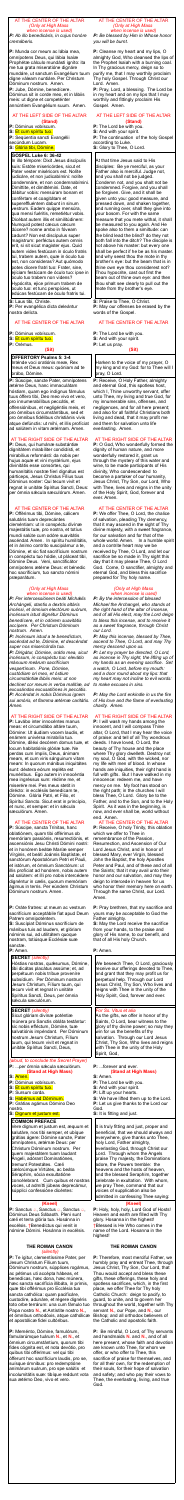**P:** Communicántes, et memóriam venerántes, in primis gloriósæ semper Vírginis Maríæ, Genitrícis Dei et Dómini nostri Jesu Christi: sed et beáti Joseph, ejúsdem Vírginis Sponsi, et beatórum Apostolórum ac Mártyrum tuórum, Petri et Pauli, Andréæ, Jacóbi, Joánnis, Thomæ, Jacóbi, Philíppi, Bartholomǽi, Matthǽi, Simónis, et Thaddǽi: Lini, Cleti, Cleméntis, Xysti, Cornélii, Cypriáni, Lauréntii, Chrysógoni, Joánnis et Pauli, Cosmæ et Damiáni, et ómnium Sanctórum tuórum; quorum méritis precibúsque concédas, ut in ómnibus protectiónis tuæ muniámur auxílio. Per eúndem Christum Dóminum nostrum. Amen.

**P:**  $\triangle$  Hanc ígitur oblatiónem servitútis nostræ, sed et cunctæ famíliæ tuæ, quǽsumus, Dómine, ut placátus accípias: diésque nostros in tua pace dispónas, atque ab ætérna damnatióne nos éripi, et in electórum tuórum júbeas grege numerári. Per Christum Dóminum nostrum. Amen.

Accípite, et manducáte ex hoc omnes, HOC EST ENIM CORPUS MEUM.  $A A A$ 

**P:** Quam oblatiónem tu, Deus, in ómnibus, quǽsumus, benedíctam, adscríptam, ratam, rationábilem, acceptabilémque fácere dignéris: ut nobis Corpus, et Sanguis fiat dilectíssimi Fílii tui Dómini nostri Jesu Christi.

**P:** Qui prídie quam paterétur, accépit panem in sanctas, ac venerábiles manus suas, et elevátis óculis in cælum ad te Deum Patrem suum omnipoténtem, tibi grátias agens, benedíxit, fregit, dedítque discípulis suis, dicens:

**P:** Símili modo postquam cænátum est, accípiens et hunc præclárum Cálicem in sanctas ac venerábiles manus suas: item tibi grátias agens, benedíxit, dedítque discípulis suis, dicens:

Accípite, et bíbite ex eo omnes, HIC EST ENIM CALIX SÁNGUINIS MEI, NOVI ET AETÉRNI

TESTAMÉNTI: MYSTÉRIUM FÍDEI: QUI PRO VOBIS ET PRO MULTIS EFFUNDÉTUR IN REMISSIÓNEM PECCATÓRUM.

Hæc quotiescúmque fecéritis, in mei memóriam faciétis.

### $\bigcirc$

*(aloud, to conclude the Canon)* **P:** Per ómnia sæcula sæculórum.

**P:** Unde et mémores, Dómine, nos servi tui, sed et plebs tua sancta, ejúsdem Christi Fílii tui Dómini nostri tam beátæ passiónis, nec non et ab ínferis resurrectiónis, sed et in cælos gloriósæ ascensiónis: offérimus præcláræ majestáti tuæ de tuis donis, ac datis, hóstiam puram, hóstiam sanctam, hóstiam immaculátam, Panem sanctum vitæ ætérnæ, et Cálicem salútis perpétuæ.

P: Líbera nos, quésumus, Dómine, ab ómnibus malis, prætéritis,

**P:** Supra quæ propítio ac seréno vultu respícere dignéris; et accépta habére, sícuti accépta habére dignátus es múnera púeri tui justi Abel, et sacrifícium Patriárchæ nostri Ábrahæ: et quod tibi óbtulit summus sacérdos tuus Melchísedech, sanctum sacrifícium, immaculátam hóstiam.

**P:** Súpplices te rogámus, omnípotens Deus: jube hæc perférri per manus sancti Ángeli tui in sublíme altáre tuum, in conspéctu divínæ majestátis tuæ: ut quotquot, ex hac altáris participatióne sacrosánctum Fílii tui, Corpus, et Sánguinem sumpsérimus, omni benedictióne cælésti et grátia repleámur. Per eúndem Christum Dóminum nostrum. Amen.

**P:** Meménto étiam, Dómine, famulórum, famularúmque tuarum **N.** et **N.** qui nos præcessérunt cum signo fídei, et dórmiunt in somno pacis. Ipsis, Dómine, et ómnibus in Christo quiescéntibus, locum refrigérii, lucis et pacis, ut indúlgeas, deprecámur. Per eúndem Christum Dóminum nostrum. Amen.

Dómine, non sum dignus  $\triangle$ , ut intres sub tectum meum: sed tantum dic verbo, et sanábitur ánima mea. Dómine, non sum dignus  $\triangle$ , ut intres sub tectum meum: sed tantum dic verbo, et sanábitur ánima mea. Dómine, non sum dignus  $\triangle$ , ut intres sub tectum meum: sed tantum dic verbo, et sanábitur ánima mea.

**P:** Nobis quoque peccatóribus fámulis tuis, de multitúdine miseratiónum tuárum sperántibus, partem áliquam, et societátem donáre dignéris, cum tuis sanctis Apóstolis et Martýribus: cum Joánne, Stéphano, Matthía, Bárnaba, Ignátio, Alexándro, Marcellíno, Petro, Felicitáte, Perpétua, Ágatha, Lúcia, Agnéte, Cæcília, Anastásia, et ómnibus Sanctis tuis: intra quorum nos consórtium, non æstimátor mériti, sed véniæ, quæsumus, largítor admítte. Per Christum Dóminum nostrum.

**P:** Per quem hæc ómnia, Dómine, semper bona creas, sanctíficas, vivíficas, benedícis, et præstas nobis. Per ipsum, et cum ipso, et in ipso, est tibi Deo Patri omnipoténti, in unitáte Spíritus Sancti, omnis honor, et glória.

### **(Stand at High Mass) S:** Amen.

**P:** Orémus. Præcéptis salutáribus móniti, et divína institutióne formáti, audémus dícere: Pater noster, qui es in cælis: Sanctificétur nomen tuum: Advéniat regnum tuum: Fiat volúntas tua, sicut in cælo, et in terra. Panem nostrum quotidiánum da nobis hódie: Et dimítte

nobis débita nostra, sicut et nos dimíttimus debitóribus nostris. Et ne nos indúcas in tentatiónem:

**S:** Sed líbera nos a malo.

**P:** Amen

præséntibus, et futúris: et intercedénte beáta et gloriósa semper Vírgine Dei Genitríce María, cum beátis Apóstolis tuis Petro et Paulo, atque Andréa, et ómnibus Sanctis, da propítius pacem in diébus nostris: ut ope misericórdiæ tuæ adjúti, et a peccáto simus semper líberi et ab omni perturbatióne secúri. Per eúndem Dominum nostrum Jesum Christum Fílium tuum. Qui tecum vivit et regnat in unitáte Spíritus Sancti, Deus, per ómnia sǽcula sæculórum.

### **S:** Amen.

**P:** Pax Dómini sit semper vobíscum.

## **S:** Et cum spíritu tuo. **(Kneel at High Mass)**

**P:** Hæc commíxtio, et consecrátio Córporis et Sánguinis Dómini nostri Jesu Christi fiat accipiéntibus nobis in vitam ætérnam. Amen.

Agnus Dei, qui tollis peccáta mundi: **(strike breast)** miserére nobis.

Agnus Dei, qui tollis peccáta mundi: **(strike breast)** miserére nobis.

Agnus Dei, qui tollis peccáta mundi: **(strike breast)** dona nobis pacem.

**P:** Dómine Jesu Christe, qui dixísti Apóstolis tuis: Pacem relínquo vobis, pacem meam do vobis: ne respícias peccáta mea, sed fidem Ecclésiæ tuæ: eámque secúndum voluntátem tuam pacificáre et coadunáre dignéris: Qui vivis et regnas Deus per ómnia sæcula sæculórum. Amen.

**P:** Dómine Jesu Christe, Fili Dei vivi, qui ex voluntáte Patris, cooperánte Spíritu Sancto, per mortem tuam mundum vivificásti: líbera me per hoc sacrosánctum Corpus et Sánguinem tuum ab ómnibus iniquitátibus meis, et univérsis malis: et fac me tuis semper inhærére mandátis, et a te numquam separári permíttas: Qui cum eódem Deo Patre et Spiritu Sancto vivis et regnas Deus in sǽcula sæculórum. Amen.

**P:** Percéptio Córporis tui, Dómine Jesu

Christe, quod ego indígnus súmere præsúmo, non mihi provéniat in judícium et condemnatiónem: sed pro tua pietáte prosit mihi ad tutaméntum mentis et córporis, et ad medélam percipiéndam: Qui vivis et regnas cum Deo Patre in unitáte Spíritus Sancti, Deus, per ómnia sæcula sæculórum. Amen.

**P:** Panem cæléstem accípiam, et nomen Dómini invocábo.

**P:** Corpus Dómini nostri Jesu Christi custódiat ánimam meam in vitam ætérnam. Amen.

**P:** Quid retríbuam Dómino pro ómnibus quæ retríbuit mihi? Cálicem salutáris accípiam, et nomen Dómini invocábo. Laudans invocábo Dóminum, et ab inimícis meis salvus ero.

**P:** Sanguis Dómini nostri Jesu Christi custódiat ánimam meam in vitam ætérnam. Amen.

**P:** Ecce Agnus Dei, ecce qui tollit peccáta mundi.

**S:** Dómine, non sum **(strike breast)** dignus, ut intres sub tectum meum: sed tantum dic verbo, et sanábitur ánima mea.

**S:** Dómine, non sum **(strike breast)**  dignus, ut intres sub tectum meum: sed tantum dic verbo, et sanábitur ánima mea.

**S:** Dómine, non sum **(strike breast)**  dignus, ut intres sub tectum meum: sed tantum dic verbo, et sanábitur ánima mea.

#### AT THE COMMUNION RAIL

**P:** Corpus Dómini nostri Jesu Christi custódiat ánimam tuam in vitam ætérnam. Amen.

**P:** Having communion with, and venerating first of all the memory of the glorious and ever Virgin Mary, Mother of our God and Lord Jesus Christ; and also of blessed Joseph, Spouse of the same Virgin, and of Thy blessed Apostles and Martyrs, Peter and Paul, Andrew, James, John, Thomas, James, Philip, Bartholomew, Matthew, Simon and Thaddeus; of Linus, Cletus, Clement, Sixtus, Cornelius, Cyprian, Lawrence, Chrysogonus, John and Paul, Cosmas and Damian, and all Thy Saints, by whose merits and prayers, grant that in all things we may be defended by the help of Thy protection. Through the same Christ, our Lord. Amen.

**P:** We therefore beseech Thee, O Lord, to graciously accept this oblation of our service, as also of Thy entire family; dispose our days in Thy peace, save us from eternal damnation, and command that we be numbered in the flock of Thine elect. Through Christ our Lord. Amen.

**P:** Which oblation, do Thou, O God, deign in all respects to make blessed, approved, ratified, reasonable and acceptable, so that it may become for us the Body and Blood of Thy most beloved Son, our Lord, Jesus Christ.

**P:** Who, the day before He suffered, took bread into His holy and venerable hands, and with His eyes raised to heaven, unto Thee, God, His almighty Father, giving thanks to Thee, He blessed it, broke it, and gave it to His disciples saying:

Take, all of you, and eat of this: FOR THIS IS MY BODY.

**P:** In like manner, after He had supped, taking also this excellent chalice into His holy and venerable hands, and giving thanks to Thee, He blessed it, and gave it to His disciples, saying: Take, all of you, and drink of this: FOR THIS IS THE CHALICE OF MY BLOOD OF THE NEW AND ETERNAL TESTAMENT: THE MYSTERY OF FAITH: WHICH SHALL BE POURED OUT FOR YOU AND FOR MANY UNTO THE REMISSION OF SINS. As often as you shall do these things, you do them in memory of Me.

**P:** Wherefore, Lord, we, Thy servants, but also Thy holy people, mindful of the same Christ, Thy Son, our Lord, of His blessed passion, and of His resurrection from the grave, and of His glorious ascension into heaven, offer unto Thy most excellent majesty of Thine own gifts, bestowed upon us, a pure victim, a holy victim, an unspotted victim, the holy Bread of eternal life and the Chalice of everlasting salvation.

**P:** Deign to regard them with a gracious and serene countenance, and to accept them, as Thou didst deign to accept the gifts of Thy just servant Abel, and the sacrifice of Abraham our Patriarch, and that which Thy chief priest Melchisedech offered to Thee, a holy sacrifice, an unspotted victim.

**P:** Humbly we pray Thee, almighty God, command these offerings to be borne by the hands of Thy holy Angel to Thine altar on high, in the sight of Thy divine majesty, so that as many of us as shall, by partaking from this altar, consume the most holy Body and Blood of Thy Son, may be filled with every heavenly grace and blessing. Through the same Christ our Lord. Amen.

**P:** Be mindful also, O Lord, of Thy servants and handmaids **N.** and **N.** who have gone before us with the sign of faith and rest in the sleep of peace. To these, O Lord, and to all who rest in Christ, we plead that you grant a place of comfort, light, and peace. Through the same Christ our Lord. Amen.

**P:** To us sinners also, Thy servants, trusting in the multitude of Thy mercies, deign to grant some part and fellowship with Thy holy Apostles and Martyrs, with John, Stephen, Matthias, Barnabas, Ignatius, Alexander, Marcellinus, Peter, Felicitas, Perpetua, Agatha, Lucy, Agnes, Cecilia, Anastasia, and with all Thy Saints, into whose company, we beseech Thee, not as appraiser of merit but as bestower of pardon, to admit us. Through Christ our Lord.

**P:** Through Whom, O Lord, Thou always create, sanctify, quicken, bless and bestow upon us all good things. Through Him and with Him and in Him is to Thee, God the Father almighty, in the unity of the Holy Spirit, all honor and glory,

**P:** Forever and ever.

## **(Stand at High Mass)**

**S:** Amen.

**P:** Let us pray: Admonished by Thy saving precepts, and following Thy divine institution, we dare to say: Our Father, Who art in heaven, hallowed be Thy name; Thy kingdom come; Thy will be done on earth as it is in heaven. Give us this day our daily bread. And forgive us our trespasses as we forgive those who trespass against us. And lead us not into temptation. **S:** But deliver us from evil. **P:** Amen.

**P:** Deliver us, we beseech Thee, O Lord, from all evils, past, present, and to come; and by the intercession of the blessed and glorious ever-Virgin Mary, Mother of God, together with Thy blessed Apostles, Peter and Paul, and Andrew, and all the Saints, mercifully grant peace in our days, that sustained by the help of Thy mercy, we may be always free from sin and secure from all disturbance. Through the same Jesus Christ, Thy Son, our Lord, Who lives and reigns with Thee, in the unity of the Holy Spirit, God, forever and ever.

**S:** Amen.

**P:** The peace of the Lord be always with you.

**S:** And with your spirit.

### **(Kneel at High Mass)**

**P:** May this mingling and consecration of the Body and Blood of our Lord Jesus Christ be to us who receive it effectual unto eternal life. Amen.

Lamb of God, Who takes away the sins of the world, **(strike breast)** have mercy on us.

Lamb of God, Who takes away the sins of the world, **(strike breast)** have mercy on us.

Lamb of God, Who takes away the sins of the world, **(strike breast)** grant us peace.

**P:** O Lord Jesus Christ, Who said to Thine Apostles: Peace I leave you, My peace I give you; regard not my sins, but the faith of Thy Church, and deign to grant her peace and to unify her according to Thy will: Who lives and reigns God, forever and ever. Amen.

**P:** Lord Jesus Christ, Son of the living God, Who, by the will of the Father, with the cooperation of the Holy Spirit, hast by Thy death given life to the world; deliver me by this Thy most sacred Body and Blood, from all my sins and from all evils. Make me always cleave to Thy commandments, and never permit me to be separated from Thee, Who with the same God the Father and the Holy Spirit, lives and reigns, God, forever and ever. Amen.

**P:** Let not the partaking of Thy Body, O

Lord Jesus Christ, which I, unworthy, presume to receive, turn to my judgment and condemnation; but through Thy kindness, may it benefit me, a safeguard both of mind and body, and a certain remedy. Who with God the Father, in the unity of the Holy Spirit, lives and reigns God, forever and ever. Amen.

**P:** I will take the Bread of heaven, and will call upon the name of the Lord.

Lord, I am not worthy that Thou should enter under my roof; but only say the word and my soul shall be healed. Lord, I am not worthy that Thou should enter under my roof; but only say the word and my soul shall be healed. Lord, I am not worthy that Thou should enter under my roof; but only say the word and my soul shall be healed.

**P:** May the Body of our Lord Jesus Christ preserve my soul unto life everlasting. Amen.

**P:** What return shall I render unto the Lord for all He has given me? I will take the Chalice of salvation, and I will call upon the name of the Lord. Praising I will call upon the Lord, and I shall be saved from my enemies.

**P:** May the Blood of our Lord Jesus Christ preserve my soul to life everlasting. Amen.

**P:** Behold the Lamb of God, behold Him who takes away the sins of the world.

**S:** Lord, I am **(strike breast)** not worthy that Thou should enter under my roof; but only say the word and my soul shall be healed.

**S:** Lord, I am **(strike breast)** not worthy that Thou should enter under my roof; but only say the word and my soul shall be healed.

**S:** Lord, I am **(strike breast)** not worthy that Thou should enter under my roof; but only say the word and my soul shall be healed.

#### AT THE COMMUNION RAIL

**P:** May the Body of our Lord Jesus Christ preserve your soul unto everlasting life. Amen.